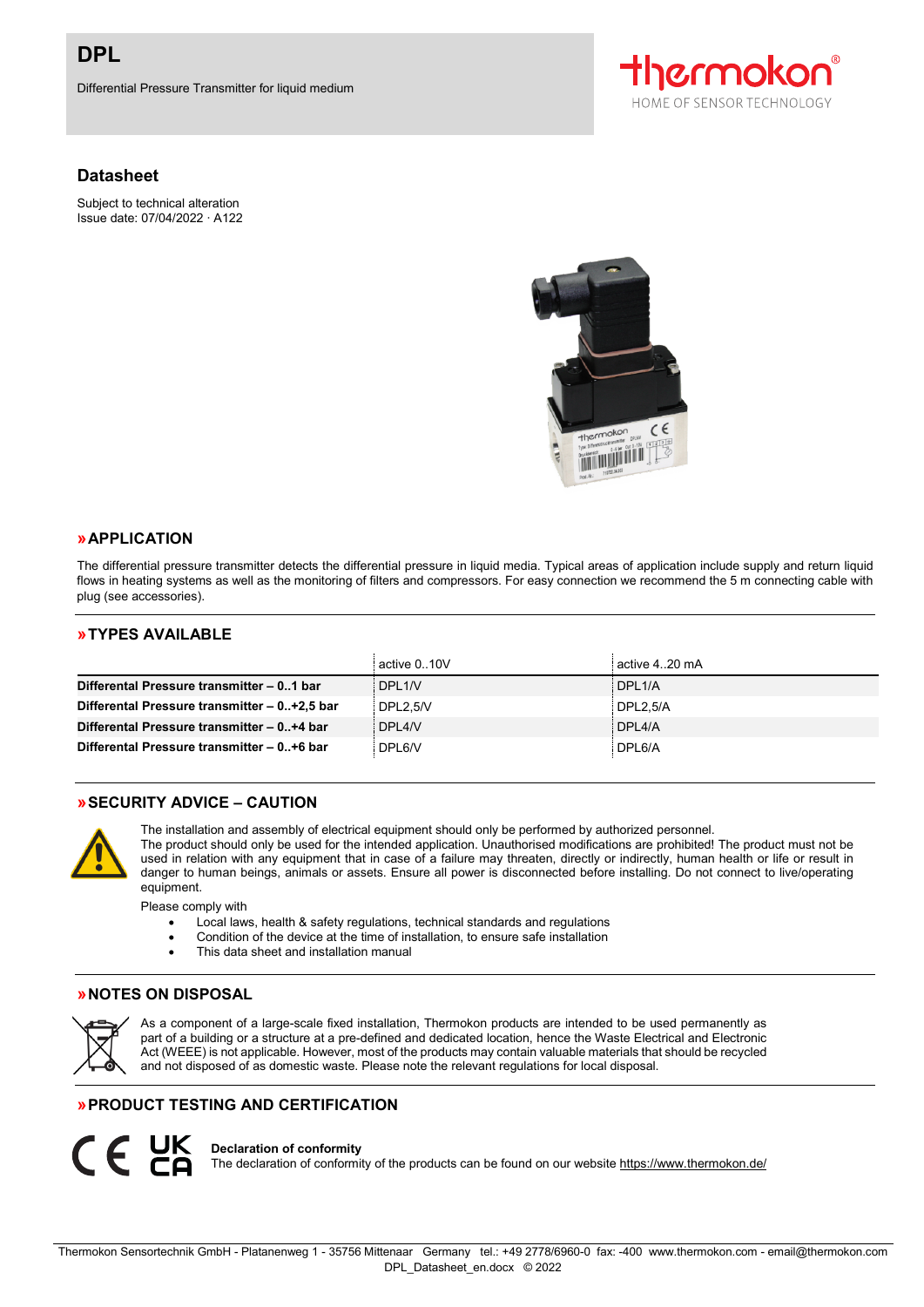# **»TECHNICAL DATA**

| <b>Measuring values</b>                                                                  | differential pressure (static and dynamic)                                         |                               |                                 |                    |  |
|------------------------------------------------------------------------------------------|------------------------------------------------------------------------------------|-------------------------------|---------------------------------|--------------------|--|
| <b>Medium</b>                                                                            | fluids                                                                             |                               |                                 |                    |  |
| <b>Output voltage</b><br>(type-dependent)                                                | v<br>$0.10$ V, min. load 2 k $\Omega$                                              |                               |                                 |                    |  |
| <b>Output Amp</b><br>(type-dependent)                                                    | A<br>2x 420 mA. max. load 900 $\Omega$                                             |                               |                                 |                    |  |
| <b>Power supply</b><br>(type-dependent)                                                  | $\mathbf v$<br>1524 V = $(\pm 10\%)$ or 24 V ~ $(\pm 10\%)$ SELV                   |                               | A<br>1524 $V = (\pm 10\%)$ SELV |                    |  |
| <b>Power supply</b> when using with<br><b>UD-x Display</b>                               | V<br>24 V = or 24 V ~ ( $\pm$ 10%) SELV                                            |                               | A<br>$24 V = SELV$              |                    |  |
| <b>Power consumption</b><br>(type-dependent)                                             | V<br>typ. 0,37 W (24 V =)   0,9 VA (24 V ~)                                        |                               | A<br>max. 0.5 W                 |                    |  |
| Operating temperature range<br>* Max. permissible operating<br>temperature               | <b>Medium</b><br>$-20. +80 °C$                                                     |                               |                                 |                    |  |
| <b>Measuring range pressure</b><br>(type-dependent)                                      | DPL <sub>1</sub><br>$0. + 1$ bar                                                   | <b>DPL2.5</b><br>$0.+2.5$ bar | DPL4<br>$0.+4$ bar              | DPL6<br>$0.+6$ bar |  |
| <b>Accuracy pressure</b><br>*deviation from calibration<br>reference device (calibrator) | $\leq$ 1% of measuring range (typ. at -5+75 °C)                                    |                               |                                 |                    |  |
| Max. working overpressure                                                                | DPL <sub>1</sub><br>6 bar                                                          | <b>DPL2.5</b><br>6 bar        | DPL4<br>16 bar                  | DPL6<br>16 bar     |  |
| <b>Enclosure</b>                                                                         | stainless steel V2A, cover: aluminium pressure die casting, measuring cell ceramic |                               |                                 |                    |  |
| <b>Protection</b>                                                                        | IP54 according to EN60529                                                          |                               |                                 |                    |  |
| <b>Connection electrical</b>                                                             | Angle plug according to DIN 43650 construction A                                   |                               |                                 |                    |  |
| <b>Connection mechanical</b>                                                             | G 1/4"                                                                             |                               |                                 |                    |  |
| <b>Ambient condition</b>                                                                 | -20+50 °C, max, 85% rH short term condensation                                     |                               |                                 |                    |  |

#### **»MOUNTING ADVICE**

- The device is designed for assembly on smooth walls or mounting plates.
- For connecting the device, the process lines must be unpressurized.
- The device has to be secured against pressure surges by appropriate measures.
- Consider the suitability of the device for the medium to be measured.
- The device is designed for pipe mounting.
- Consider maximum pressures.
- To avoid the occurrence of interfering dead times, the pressure sensing leads shall be as small as possible and shall be
- layed without any sharp bends.
- With pulsating pressures on the system, function interferences of the device can be caused. As a protection, the installation of attenuating elements in the pressurized connection line is recommended.

# **»TERMINAL CONNECTION PLAN**